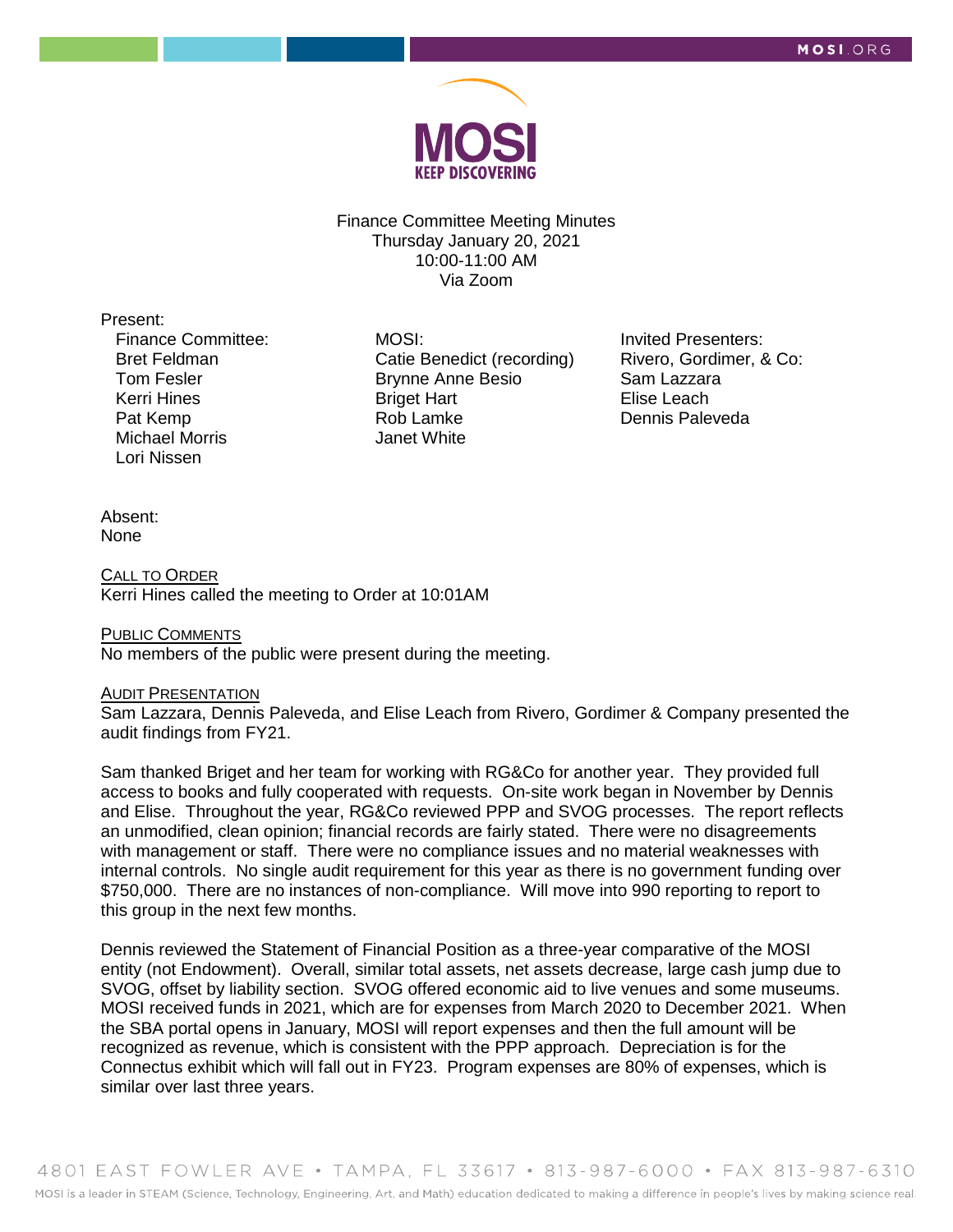No questions from the committee regarding the audit or findings. Question about the upcoming lease standard. Briget will work with Dennis directly to see how this may impact MOSI.

Kerri thanked the RG&Co team and expressed appreciation for the three year comparative to see the trend lines.

A motion to accept the report presented by RG&Co and move to the Board packet by Lori, seconded by Bret, and approved by the Finance Committee.

### CONSENT AGENDA (attachment)

A motion to approve the minutes from the November 18, 2021 Finance Committee was made by Michael, seconded by Kerri, and approved by the Finance Committee.

## REVIEW OF DECEMBER FINANCIALS (attachments)

Briget reviewed the December financials that were sent in advance of the meeting. The balance sheet reflects notes on the detail of the deferred grant revenue. With the exception of the SVOG, all funds support Education/Outreach that were spearheaded by Janet and her team. Question about County support. Briget confirmed that there was a delay in our annual contract and that results in payment delays. Briget will continue to follow up with the County on the payment processing.

Briget reported that Education revenue was strong in December with good attendance in homeschool programs. Gate admission was below budget and that creates a ripple effect with experience revenue. Rob noted that the December attendance was low. Even with the lower than expected attendance, the first quarter general admission/gate revenue is the strongest first quarter result for the line item since the transition from old MOSI.

The goal was aggressive and with Omicron as a concern and more options in our community last year. The success story is that memberships are increasing. That can pull away full pay tickets, but shows the investment in MOSI by the community. January is going well and should meet the attendance goal.

Question about Development. Brynne Anne explained that some of that may be timing and that it takes time to build donors. There will be another appeal in February and a big appeal in summer. Pilot work with higher-level membership with a paper ask, not just email. Meeting people and bringing them in takes time.

Question about feedback on using the online donation. Rob explained that it is a third party site. It was better than what we had in place beforehand but it is problematic. We are looking at upgrades that will make it seamless and more connected. This system, Altru, marries all systems together and would be a definite improvement. Discussion ensued. Rob will check into the issue with the donation site.

Question about expanding the Board. Brynne Anne explained that the Governance Committee is meeting Friday and one area of discussion is the board recruitment process. Discussion ensued. Bret invited anyone who would like to attend the meeting may do so. Brynne Anne will send the invite.

Briget reviewed the expenses reporting that MOSI continues to be thrifty with spending. Marketing is lower this month due to keeping an eye on the first quarter overall spending and keeping that in line. Education expense was below budget. This is a timing situation with the computer lab, which will be processed in January. Personnel expenses were down over the quarter due to some shortage in staff and timing of hiring the Grant Writer and other vacancies that have since been filled.